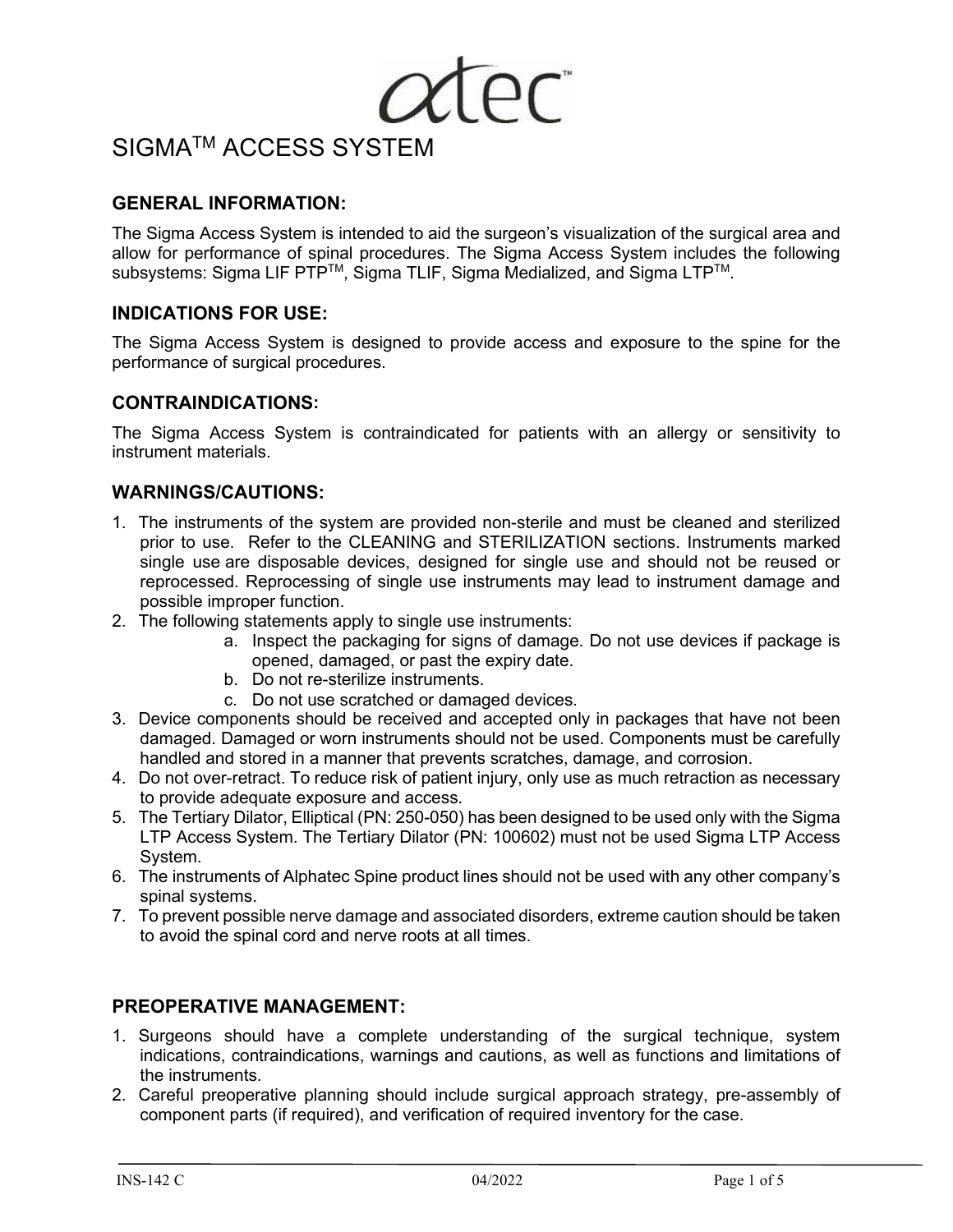

## **REPROCESSING OF REUSABLE INSTRUMENTS**

#### **General Information for all Instruments:**

- **Point-of-Use Processing:** To facilitate cleaning, instruments should be cleaned initially directly after use in order to facilitate more effective subsequent cleaning steps. Place instruments in a tray and cover with a wet towel to prevent drying.
- The cleaning process is the first step in effectively reprocessing reusable instruments. Adequate sterilization depends on thoroughness of cleaning.
- The cleaning and sterilization processes in this IFU have been validated and demonstrate that soil and contaminants have been removed leaving the devices effectively free of viable microorgansims.
- It is recommended that all new relevant clinical practice guidelines be followed as per the *CDC guidance, "Guideline for Disinfection and Sterilization in Healthcare Facilities, 2008."*
- It is recommended to rinse the device components with water that meets specifications for *AAMI TIR34 "Water for the reprocessing of medical devices, 2014"* for example, DI/RO water.

## **Instrument Preparation:**

- Cleaning, inspection, lubrication, and sterilization must be performed by hospital personnel trained in the general procedures involving contaminant removal.
- Instruments must be cleaned prior to lubrication and sterilization.
- All instrument hinged, rotating, and articulating parts must be lubricated prior to sterilization with a water soluble and sterilizable lubricant intended for surgical instruments (Hinge-Free® for example).
- Certain instruments may be disassembled prior to cleaning.

### **Cleaning Instructions for all Instruments:**

- Instruments must be cleaned prior to sterilization. Cleaning, maintenance, and mechanical inspection must be performed by hospital personnel trained in the general procedures involving contaminant removal.
- Disconnect all handles/knobs prior to cleaning.
- Complex instruments, such as those with, cannulas, hinges, retractable features, mated surfaces, and textured surface finishes, require special attention during cleaning. Brush tight tolerance areas with an appropriately sized brush and flush using a water jet or syringe where debris could become trapped.
- Ensure all moving parts of instruments are cleaned at both extents of travel.
- Handle all products with care. Mishandling may lead to damage and possible improper functioning.
- Clean the instruments, trays and inserts using only recommended cleaning solutions. Use of caustic solutions (caustic soda) will damage the instruments.
- Visually inspect each instrument for deterioration such as corrosion and worn components; ensure that the laser markings are legible and verify that all actuating parts move freely. Visual inspection must be performed at each cleaning to determine if an instrument is acceptable for use. If an instrument is not acceptable for use, return to the manufacturer.

### **Cleaning of Instruments, Containers, and Trays:**

- All solutions for cleaning must be prepared per the manufacturer's instructions.
- Instruments provided in a set must be removed from the set for cleaning. Instrument trays, containers, and lids must be thoroughly cleaned separately until visually clean.
- Ensure instruments are in the fully extended, open position throughout cleaning. Disconnect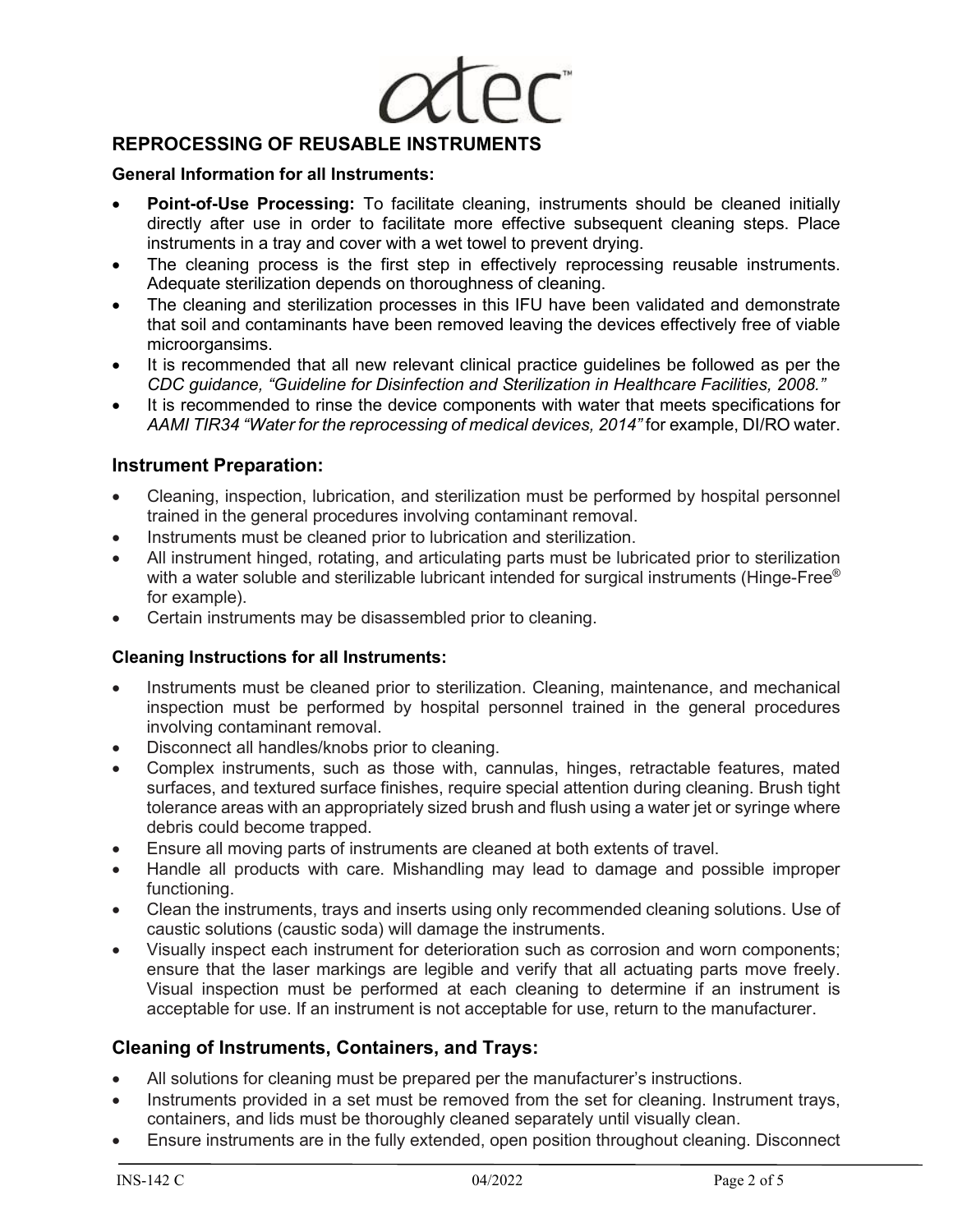

Quick Connect handles from the shafted instruments prior to cleaning.

- Pay special attention during cleaning to complex instruments, such as those with cannulas, hinges, retractable features, mated surfaces, and textured surface finishes.
- Use of water with high mineral content should be avoided.

#### **Visually inspect the instrument after each cleaning step to ensure the instrument is clean. If not clean, repeat the step until clean.**

#### **Manual Cleaning Steps for Instruments (Required)**

| Step 1 | Rinse devices in ambient temperature tap water to remove visible soil.                                                                                                                                                                                                                                                                                                                       |
|--------|----------------------------------------------------------------------------------------------------------------------------------------------------------------------------------------------------------------------------------------------------------------------------------------------------------------------------------------------------------------------------------------------|
| Step 2 | Prepare enzymatic solution, such as Prolystica <sup>®</sup> 2X Concentrate Enzymatic Presoak &<br>Cleaner or equivalent, per manufacturer's recommendations and submerge device in<br>enzyme solution. Actuate the device while it is submerged and soak for a minimum of 10<br>minutes.                                                                                                     |
| Step 3 | Actuate and scrub the device using an appropriately sized soft bristled brush, such as a<br>Spectrum Surgical code #M-16 or 45-542 (or equivalent), to brush any lumens for a<br>minimum of 2 minutes. If needed, actuate at several locations to access all surfaces. Use<br>of a syringe (minimum of 50 ml) or water jet is recommended for the hard to reach areas<br>and repeat 3 times. |
| Step 4 | Rinse devices in Deionized / Reverse Osmosis (DI/RO) water for a minimum of 1 minute.                                                                                                                                                                                                                                                                                                        |
| Step 5 | Prepare cleaning solution, such as Prolystica <sup>®</sup> 2X Concentrate Alkaline Detergent, per<br>manufacturer's recommendations and submerge and actuate devices in cleaning solution<br>and sonicate for a minimum of 10 minutes.                                                                                                                                                       |
| Step 6 | Thoroughly rinse devices with DI/RO water to remove all detergent residues.                                                                                                                                                                                                                                                                                                                  |
| Step 7 | Dry devices with a clean, lint free cloth or filtered compressed air.                                                                                                                                                                                                                                                                                                                        |

#### **Automatic Washer Cleaning Steps for Instruments**

| Step 1 | Complex instruments, such as those with cannulations, lumens, hinges, retractable<br>features, mated surfaces, and textured surface finishes, require special attention during<br>cleaning. Brush tight tolerance areas with an appropriately sized brush and flush using a<br>water jet or syringe with ambient temperature tap water where debris could become trapped.<br>Place them into the Washer/Disinfector and process through a standard surgical instrument<br>cycle. |  |  |  |  |  |
|--------|----------------------------------------------------------------------------------------------------------------------------------------------------------------------------------------------------------------------------------------------------------------------------------------------------------------------------------------------------------------------------------------------------------------------------------------------------------------------------------|--|--|--|--|--|
| Step 2 | Prewash with cold tap water for 2 minutes.                                                                                                                                                                                                                                                                                                                                                                                                                                       |  |  |  |  |  |
| Step 3 | Enzyme wash using cleaner such as Prolystica <sup>®</sup> 2X Concentrate Enzymatic Presoak &<br>Cleaner or equivalent, per manufacturer's recommendations, hot tap water (66°C/150°F)<br>minimum), for a minimum of 1 minute.                                                                                                                                                                                                                                                    |  |  |  |  |  |
| Step 4 | Detergent wash using detergent such as Prolystica <sup>®</sup> 2X Concentrate Alkaline Detergent<br>or equivalent, per manufacturer's recommendations, hot tap water (66°C/150°F)<br>minimum), for a minimum 2 minutes.                                                                                                                                                                                                                                                          |  |  |  |  |  |
| Step 5 | Rinse 2 times, hot tap water (66°C/150°F minimum), for a minimum 15 seconds.                                                                                                                                                                                                                                                                                                                                                                                                     |  |  |  |  |  |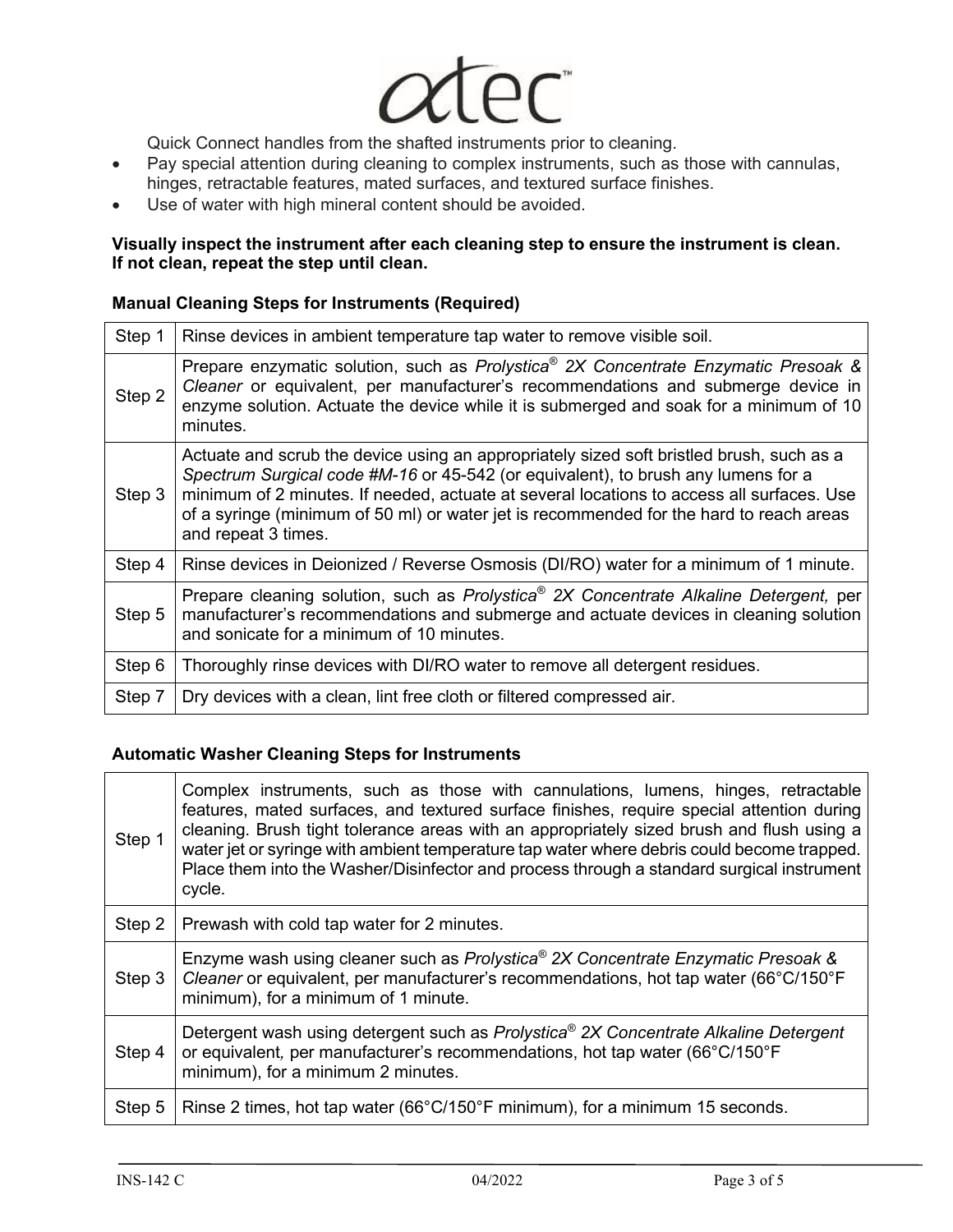| Step 6   Purified water rinse, hot (66°C/150°F minimum), for a minimum 10 seconds. |
|------------------------------------------------------------------------------------|
| Step 7   Hot air dry (115°C/239°F minimum), for a minimum of 10 minutes.           |

## **INSPECTION:**

- Inspect each instrument, container, and tray to ensure that all visible contamination has been removed. If contamination is noted, repeat the cleaning/disinfection process.
- Check the action of moving parts (e.g., hinges, box-locks, connectors, sliding parts, etc.) to ensure smooth operation throughout the intended range of motion.
- Check instruments with long slender features (particularly rotating instruments) for distortion.
- Inspect instruments for any other damage, wear, and/or corrosion.

## **STERILIZATION and RESTERILIZATION:**

- All instruments are provided non-sterile and must be steam sterilized prior to use in the provided trays using the validated cycle parameters in the table below.
- Alphatec perforated trays have been validated to achieve a sterility assurance level (SAL) of 10<sup>-6</sup> using FDA cleared sterilization accessories (containers and filters). FDA cleared reusable or paper filters should be used to achieve and maintain sterility after processing.
- Alphatec perforated container/tray configurations have also been validated to a sterility assurance level (SAL) of 10<sup>-6</sup> using FDA cleared sterilization wrap. Perforated container/tray configurations must be double wrapped to allow steam to penetrate and make direct contract with all surfaces.
- Do not stack trays during sterilization.
- Instrument sets have been validated in standard configurations. **No additional items should be added to the set for sterilization.**

| <b>Set Type</b>     | Cycle<br><b>Type</b> | Temperature                | <b>Exposure</b><br><b>Time</b> | <b>Minimum</b><br><b>Drying</b><br><b>Time</b> | <b>Minimum</b><br><b>Cool Down Time</b> |
|---------------------|----------------------|----------------------------|--------------------------------|------------------------------------------------|-----------------------------------------|
| Instrument Only Set | Pre-<br>vacuum       | $132^{\circ}$ C<br>(270°F) | 4 Minutes                      | 45 Minutes                                     | 75 Minutes                              |

### **Sterilization Parameters**

### **Sterilization Notes:**

 • These parameters are consistent with the appropriate version of *ANSI/AAMI ST79 "Comprehensive guide to steam sterilization and sterility assurance in health care facilities."*

## **RETURNING INSTRUMENTS TO ALPHATEC SPINE:**

All used products returning to Alphatec Spine must undergo all steps of cleaning, inspection, and terminal sterilization before being returned to Alphatec Spine. Documentation of decontamination should be included.

## **UDI Construction**

To compile a unique device identifier (UDI) for reusable, reprocessed devices, the device identifier (GTIN) may be ascertained by searching for the part number in the FDA GUDID at